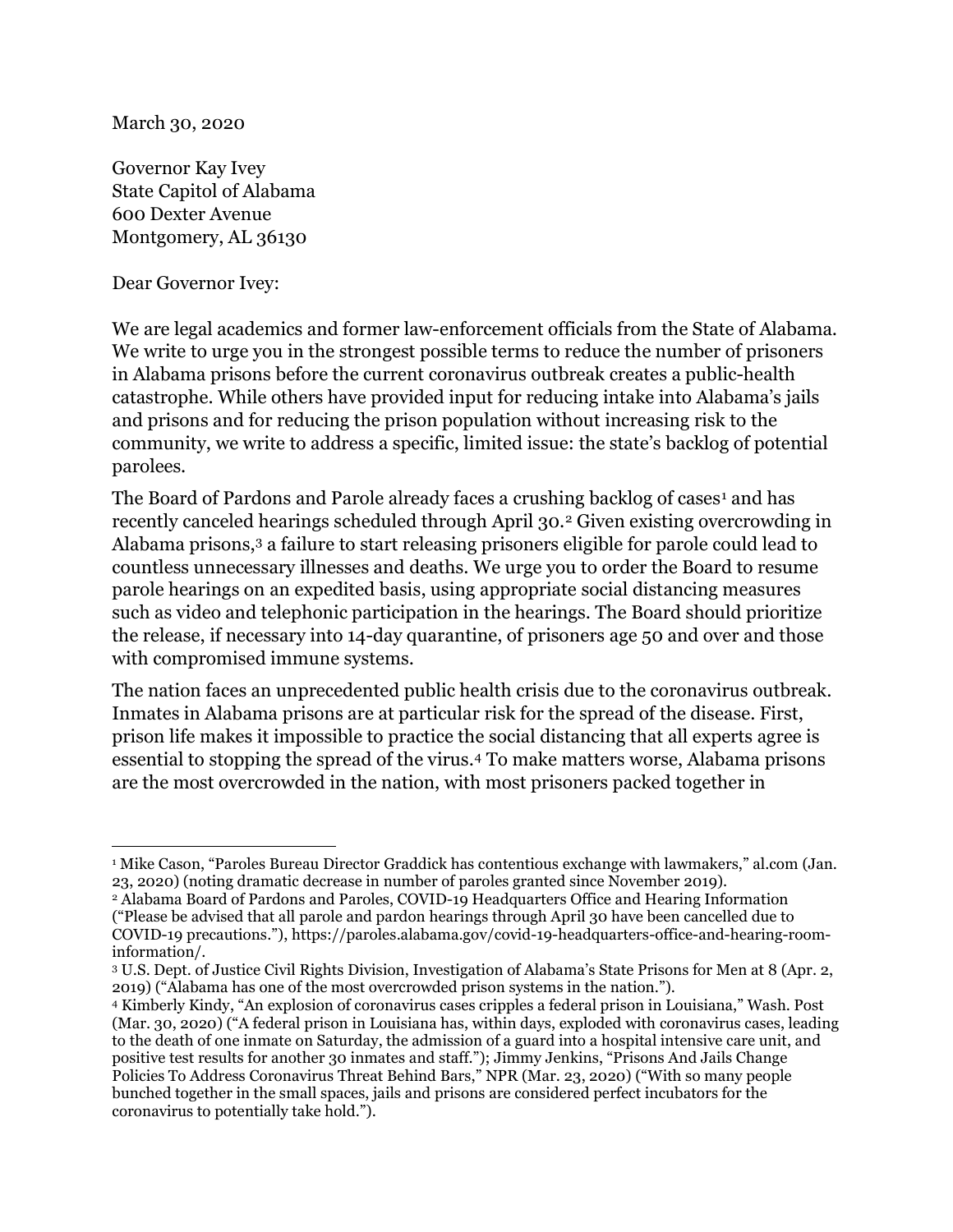dormitories, with only inches of space between them.5 Isolating prisoners who show signs of coronavirus infection may overwhelm prison infirmaries.<sup>6</sup> Prisoners lack access to hand-washing and -sanitizing facilities adequate to address the needs of this outbreak.<sup>7</sup>

Second, inmates age faster than the general population, making them more vulnerable to the effects of the coronavirus. Their physiological age is seven to ten years older than their chronological age. That means that if an inmate is 55 years old, he may have the medical needs of a 65-year-old person who is not incarcerated.8 There is overwhelming consensus among correctional experts, criminologists, and the National Institute of Corrections that 50 years of age is the appropriate point marking when a prisoner becomes "aging" or "elderly," because people age physiologically faster in prison.9 Thus, Alabama prisoners age 50 and over fall within the group of people especially at risk from the coronavirus. At the same time, such prisoners are the least likely to recidivate.<sup>10</sup> Evidence overwhelmingly shows that keeping the elderly in prison does not make sense from a public safety standpoint; older people who are released from prison pose little risk to public safety.<sup>11</sup>

Third, people with pre-existing medical conditions are more at risk for dying from the novel coronavirus.12 An estimated 40 percent of incarcerated persons have some kind of chronic health condition.13 Thus, in addition to elderly prisoners, many prisoners with chronic health conditions are at greater risk of dying from the virus. Yet, at the same, time, the risk of recidivism is lower in those who are released from prison because they are sick.<sup>14</sup>

All of this confirms that Alabama's prisons are poised to exacerbate the alreadydisastrous coronavirus outbreak. Prisons are not islands; if an outbreak starts among

14 Fellner, supra note 11.

<sup>5</sup> U.S. Dept. of Justice, supra note 3, at 8.

<sup>6</sup> Danielle Ivory, "'We Are Not a Hospital': A Prison Braces for the Coronavirus," N.Y. Times (Mar. 17, 2020).

<sup>7</sup> Keri Blakinger & Beth Schwartzapfel, The Marshall Project, When Purell is Contraband, How Do You Contain Coronavirus? (Mar. 6, 2020), https://www.themarshallproject.org/2020/03/06/when-purell-iscontraband-how-do-you-contain-coronavirus.

<sup>8</sup> Human Rights Watch, Old Behind Bars: The Aging Prison Population in the United States (2012), https://hrw.org/sites/default/files/reports/usprisons0112webwcover\_0\_0.pdf.

<sup>9</sup> ACLU, At America's Expense: The Mass Incarcerations of the Elderly (June 2012) https://aclu.org/ sites/default/files/field\_document/elderlyprisonreport\_20120613\_1.pdf. People who are incarcerated typically experience the effects of age sooner than people outside prison because they are more likely than the general public to experience stresses including long histories of alcohol and drug misuse, insufficient diet, lack of medical care, financial struggles, and stress of maintaining safety while behind bars. Vera Institute of Justice, It's About Time: Aging Prisoners, Increasing Costs, and Geriatric Release, (March 2010) https://vera.org/publications/its-about-time-aging-prisoners-increasing-costs-and-geriatricrelease.

<sup>10</sup> Studies in Colorado and Florida show that an older age at release -- 50 years and older -- is the most important predictor of lower recidivism rates. Human Rights Watch, supra note 8.

<sup>11</sup> Jamie Fellner, Frail and Elderly Prisoners: Do They Still Belong Behind Bars? (May 29, 2012),

https://thecrimereport.org/2012/05/29/2012-05-frail-and-elderly-prisoners-do-they-still-belong-beh/. <sup>12</sup> A Message from the State Health Officer Regarding COVID-19 (Mar. 3, 2020).

<sup>13</sup> Glenn Ellis, Examining health care in U.S. prisons, Phil. Trib. (Mar. 25, 2017).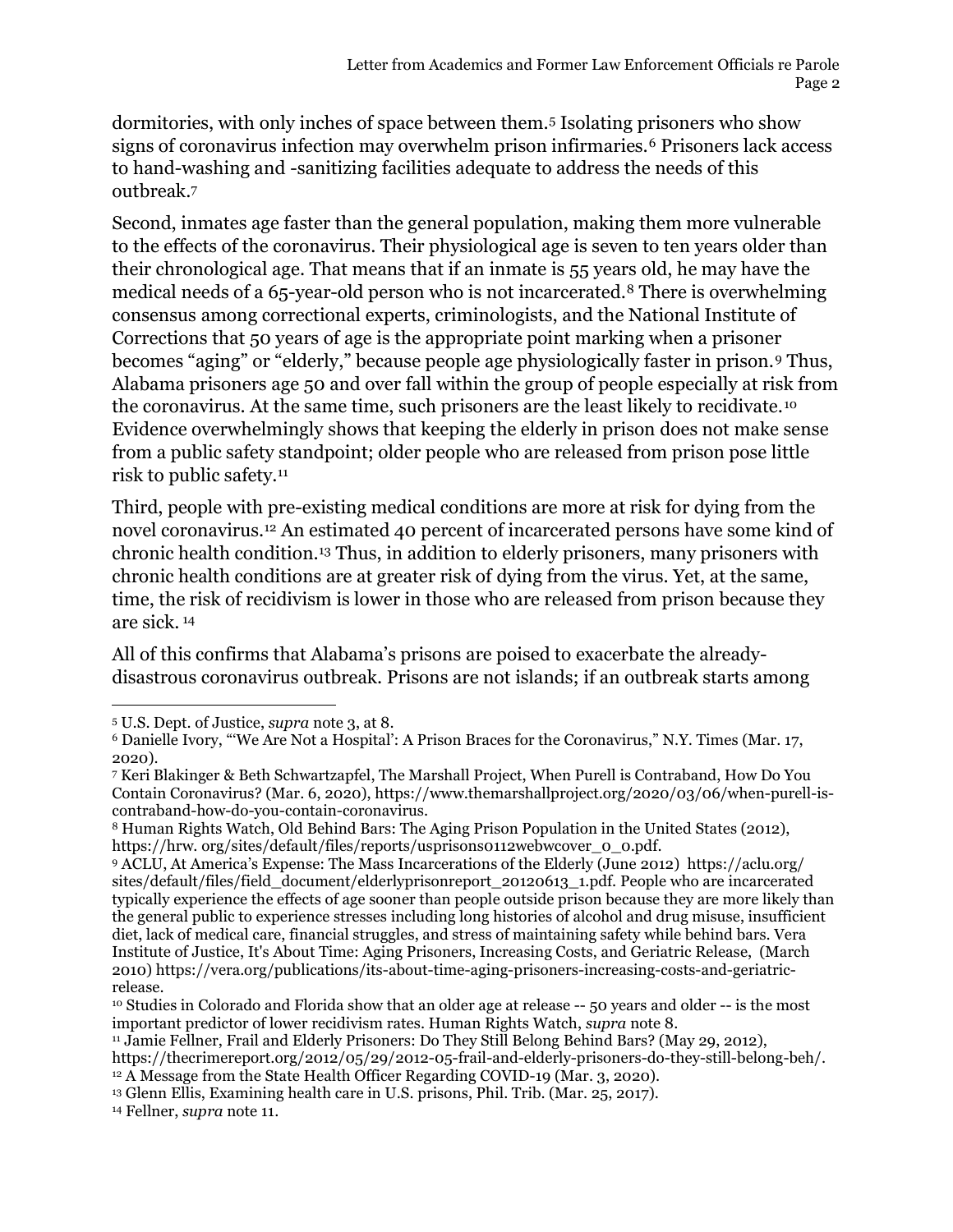prisoners, it will spread to correctional officers and other staff, who will take the virus home to their families and communities. Alabama should recognize the parole system as one avenue through which to ameliorate the public-health threat posed by our overcrowded prisons.

Yet, even before the coronavirus outbreak, the Board of Pardons and Parole was experiencing a period of remarkable paralysis. From November 2018 to January 2019, 430 prisoners were granted parole;15 from November 2019 to January 2020, only 37 were,16 a decrease of over 90%. Part of this was due to dramatic reductions in the number of hearings held, with the Board reviewing only 200 parole applications in November and December 2019.17 But even as the number of hearings has increased in 2020,18 the rate of parole approvals has remained minuscule: so far in 2020, the Board has held 666 hearings and paroled only 116 prisoners; were that rate to continue, the Board would parole far fewer than 1,000 prisoners this year. The prison population rose dramatically In 2019,<sup>19</sup> due in part to the dramatic reduction in parole releases.<sup>20</sup> The State of Alabama cannot tolerate continued inaction from the Board as the coronavirus outbreak continues to expand, given the epidemiological risks that overcrowded prisons pose to the people of Alabama.<sup>21</sup>

We urge you to take the following steps. If necessary, you may invoke your authority under Alabama Code 31-9-8, "Emergency Powers of Governor": because you have declared a state of emergency,<sup>22</sup> you are empowered to "utilize the services and facilities of existing officers and agencies of the state and of the political subdivisions thereof," who "shall cooperate with and extend their services and facilities to the Governor as he or she may request." Please, for the health of the people of Alabama,

- order the Board of Pardons and Parole to proceed to resume hearings on an expedited basis, using appropriate social distancing such as video and telephonic participation in the hearings;
- order the Board and the Department of Corrections to use its authority under its regulations (see Article 1(13), regarding parole of geriatric, permanently incapacitated, and terminally ill prisoners, and Article 16, "Flexibility in Responding to Crises," Alabama Board of Pardons and Paroles Rules &

<sup>15</sup> Alabama Dept. of Corrections Monthly Statistical Report, January 2019.

<sup>&</sup>lt;sup>16</sup> Alabama Dept. of Corrections Monthly Statistical Report, January 2020. No hearings were heard in October 2019 as the Board came into compliance with new requirements regarding notice to victims. Ivana Hrynkiw, "Board says parole hearings will resume Nov. 5, more than 100 scheduled," AL.com (Sept. 26, 2019).

<sup>17</sup> Mike Cason, "Alabama paroles bureau sharply increases number of hearings," AL.com (Feb. 2, 2020).  $18 \text{ Id.}$ 

<sup>19</sup> Brian Lyman, "Alabama prison crisis: Governor's group recommends anti-recidivism effort," Montgomery Advertiser (Jan. 30, 2020).

<sup>20</sup> Brian Lyman, "Alabama prison crisis hovers over Corrections, Pardons and Paroles budget requests," Montgomery Advertiser (Jan. 23, 2020).

<sup>21</sup> Cf. Reuters, "Releasing Inmates, Screening Staff: U.S. Jails and Prisons Rush to Limit Virus Risks," N.Y. Times (Mar. 22, 2020).

<sup>22</sup> Proclamation of the Governor, Mar. 13, 2020.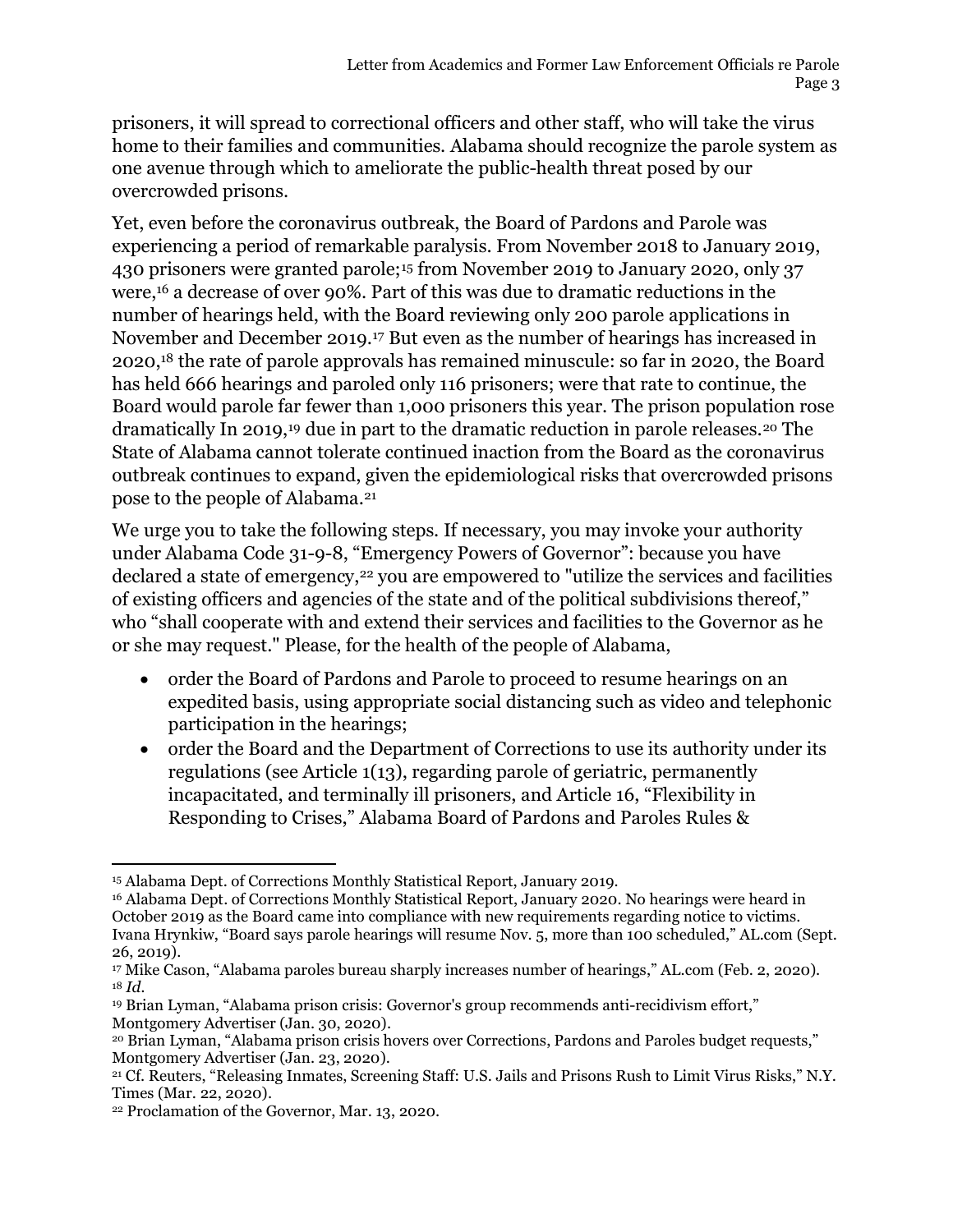Regulations) to prioritize the release (if necessary, into 14-day quarantine) of prisoners age 50 and over and those with compromised immune systems; and

 address the needs of those released for identification cards, Medicaid registration, and housing upon parole.

Thank you for any efforts, including these, to reduce the risk that the coronavirus poses to the people of Alabama.

Yours sincerely,

John Felipe Acevedo Visiting Lecturer of Law, University of Alabama School of Law

Ramona Albin

Former Assistant U.S. Attorney and Former Chief of the Appellate Division, United States Attorney's Office for the Northern District of Alabama; current Assistant Professor, Samford University Cumberland School of Law

William Andreen Edgar L. Clarkson Professor of Law, University of Alabama School of Law

Yonathan Arbel Assistant Professor of Law, University of Alabama School of Law

Meghan Boone Assistant Professor of Law, University of Alabama School of Law

William S. Brewbaker III Rose Professor of Law, University of Alabama School of Law

Jenny Carroll Wiggins, Childs, Quinn, and Pantazis Professor of Law, University of Alabama School of Law

Courtney Cross Assistant Professor of Clinical Legal Instruction and Director of the Domestic Violence Clinic, University of Alabama School of Law

Richard Delgado John J. Sparkman Chair of Law, University of Alabama School of Law

Heather Elliott Alumni, Class of '36 Professor of Law, University of Alabama School of Law

Mirit Eyal-Cohen Professor of Law and Irving Silver and Frances Grodsky Silver Faculty Scholar, University of Alabama School of Law

Bryan Fair Thomas E. Skinner Professor of Law, University of Alabama School of Law

Casey Faucon Assistant Professor of Clinical Legal Instruction and Director of the Entrepreneurship Clinic, University of Alabama School of Law

(signatures continue next page)